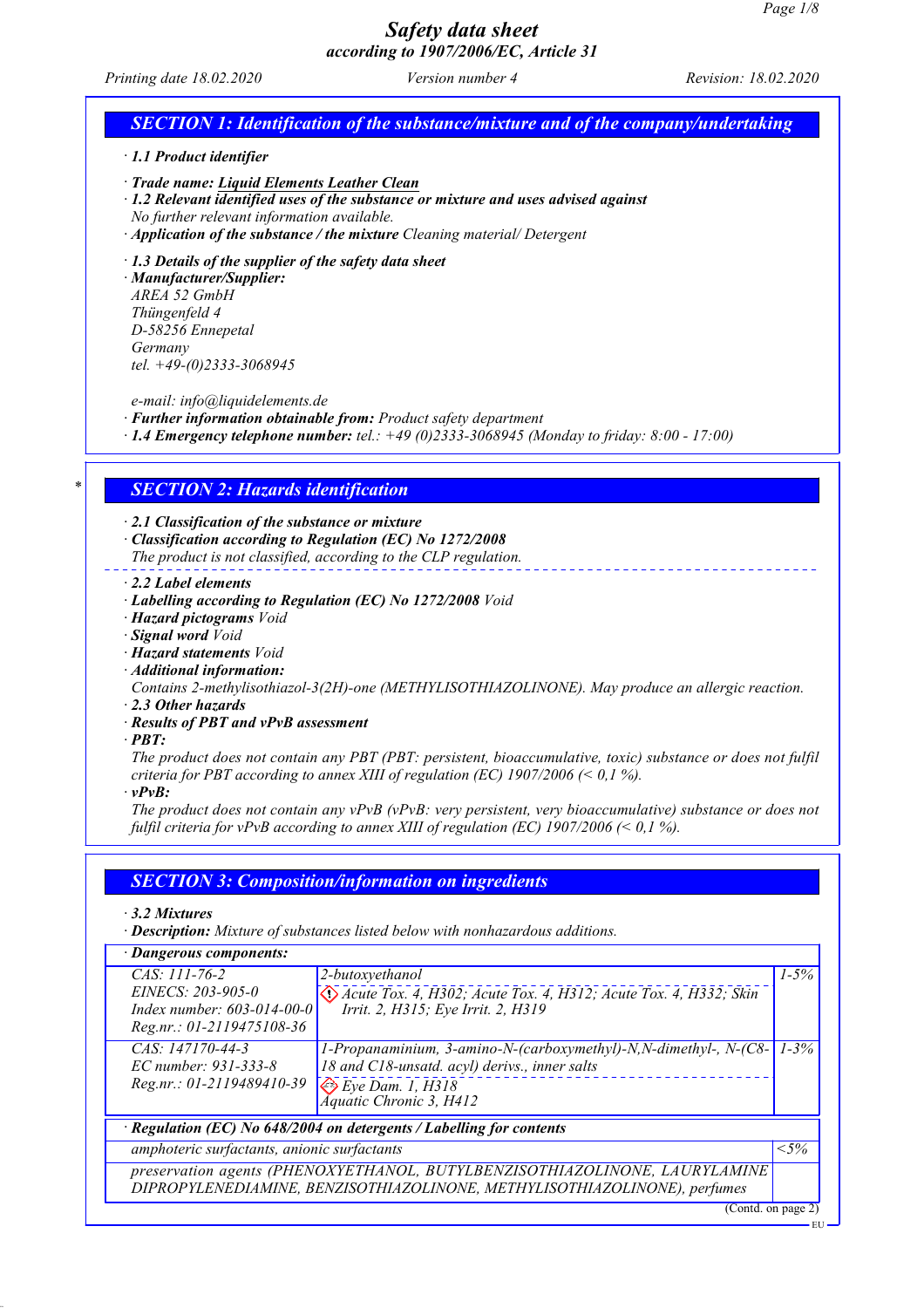*Printing date 18.02.2020 Version number 4 Revision: 18.02.2020*

*Trade name: Liquid Elements Leather Clean*

*· Additional information: For the wording of the listed hazard phrases refer to section 16.*

(Contd. of page 1)

### *SECTION 4: First aid measures*

- *· 4.1 Description of first aid measures*
- *· General information: If symptoms persist consult doctor.*
- *· After inhalation: Fresh air. If pain persists, get medical attention.*
- *· After skin contact: Immediately rinse with water.*
- *· After eye contact:*
- *Immediately flush eyes with plenty of water with lids lifted. If symptons persist, seek medical advice.*
- *· After swallowing:*
- *Rinse out mouth and drink plenty of water.*
- *Do not induce vomiting; call for medical help immediately.*
- *· 4.2 Most important symptoms and effects, both acute and delayed No further relevant information available.*
- *· 4.3 Indication of any immediate medical attention and special treatment needed*
- *No further relevant information available.*

### *SECTION 5: Firefighting measures*

### *· 5.1 Extinguishing media*

*· Suitable extinguishing agents:*

*CO2, powder or water spray. Fight larger fires with water spray or alcohol resistant foam. Use fire extinguishing methods suitable to surrounding conditions.*

- *· For safety reasons unsuitable extinguishing agents: Full water jet*
- *· 5.2 Special hazards arising from the substance or mixture*
- *In case of fire, the following can be released: Carbon monoxide (CO)*
- *· 5.3 Advice for firefighters*
- *· Protective equipment:*

*Do not inhale explosion gases or combustion gases.*

*Mouth respiratory protective device.*

*· Additional information*

*Dispose of fire debris and contaminated fire fighting water in accordance with official regulations.*

### *SECTION 6: Accidental release measures*

- *· 6.1 Personal precautions, protective equipment and emergency procedures Wear protective clothing. Ensure adequate ventilation*
- *Product forms slippery surface when combined with water.*
- *· 6.2 Environmental precautions: Do not allow to enter sewers/ surface or ground water.*
- *· 6.3 Methods and material for containment and cleaning up:*
- *Absorb with liquid-binding material (sand, diatomite, acid binders, universal binders, sawdust). Dispose contaminated material as waste according to item 13.*
- *· 6.4 Reference to other sections*
- *See Section 7 for information on safe handling.*
- *See Section 8 for information on personal protection equipment.*

*See Section 13 for disposal information.*

### *SECTION 7: Handling and storage*

*· 7.1 Precautions for safe handling*

*Observe the usual precautionary measures for handling chemicals. Avoid contact with eyes. Avoid close or long term contact with the skin.*

(Contd. on page 3)

EU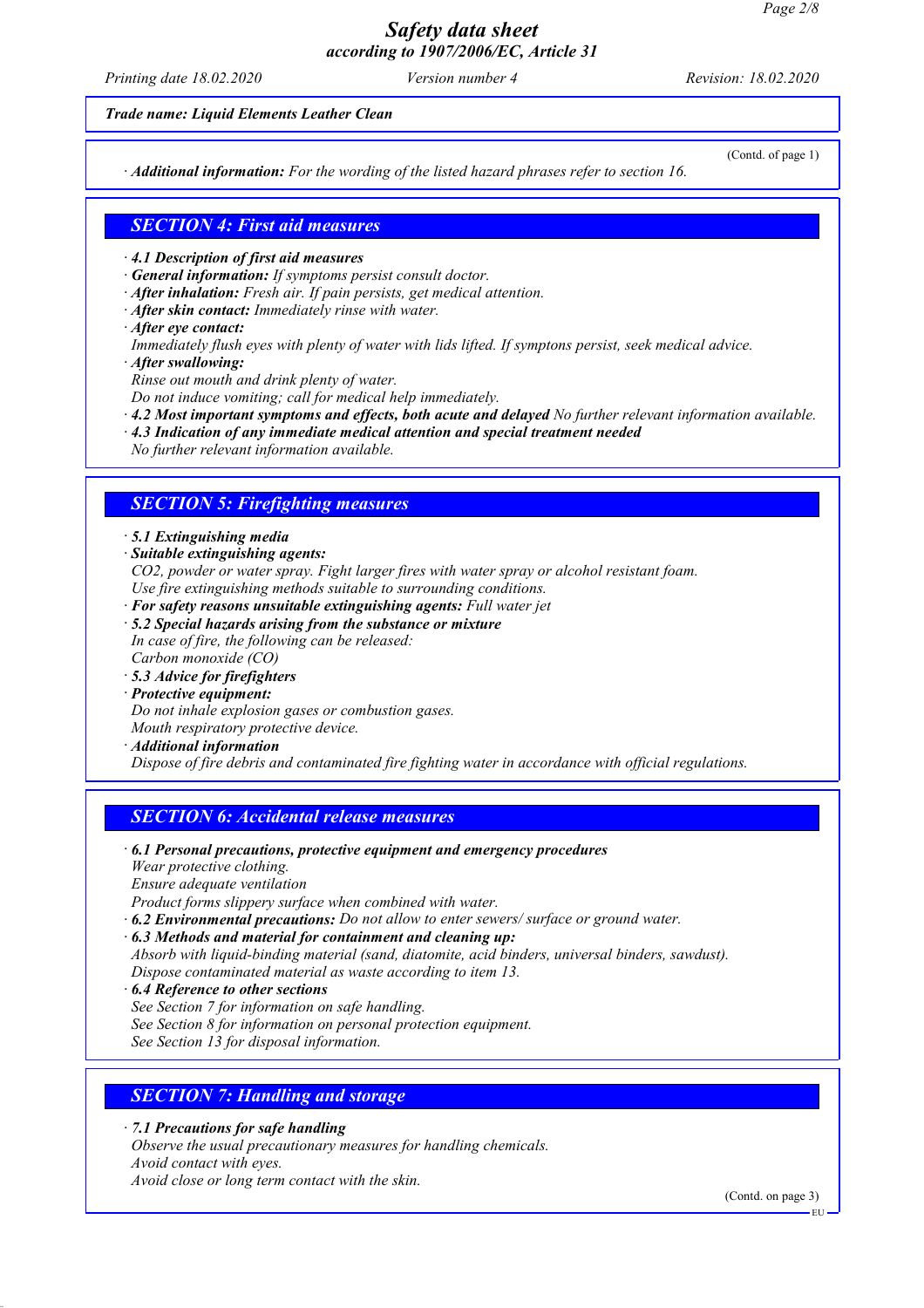*Printing date 18.02.2020 Version number 4 Revision: 18.02.2020*

*Trade name: Liquid Elements Leather Clean*

*Observe use instructions.*

*· Information about fire - and explosion protection: No special measures required.*

*· 7.2 Conditions for safe storage, including any incompatibilities*

*· Storage:*

*· Requirements to be met by storerooms and receptacles: No special requirements.*

*· Information about storage in one common storage facility: Not required.*

*· Further information about storage conditions: Store in dry conditions at 10 - 25 °C.*

*· Storage class: 10 - 13 (Germany)*

*· 7.3 Specific end use(s) No further relevant information available.*

### *SECTION 8: Exposure controls/personal protection*

*· Additional information about design of technical facilities: No further data; see item 7.*

*· 8.1 Control parameters*

*· Ingredients with limit values that require monitoring at the workplace:*

*111-76-2 2-butoxyethanol*

*IOELV Short-term value: 246 mg/m³, 50 ppm Long-term value: 98 mg/m³, 20 ppm Skin*

*· Additional information: The lists valid during the making were used as basis.*

*· 8.2 Exposure controls*

*· Personal protective equipment:*

*· General protective and hygienic measures:*

*Observe the usual precautionary measures for handling chemicals. Avoid contact with the eyes.*

*Avoid close or long term contact with the skin.*

*Wash hands before breaks and at the end of work. · Respiratory protection: Not necessary if room is well-ventilated.*

*· Protection of hands:*

*The glove material has to be impermeable and resistant to the product/ the substance/ the preparation. Selection of the glove material on consideration of the penetration times, rates of diffusion and the degradation*

*Protective gloves according EN 374.*

*Check the permeability prior to each anewed use of the glove.*

*· Material of gloves*

*Butyl rubber, BR*

*Recommended thickness of the material:* ≥ *0.5 mm*

*Penetration time:* ≥ *480 minutes (Permeation according to EN 374 Part 3: Level 6)*

*The selection of the suitable gloves does not only depend on the material, but also on further marks of quality and varies from manufacturer to manufacturer. As the product is a preparation of several substances, the resistance of the glove material can not be calculated in advance and has therefore to be checked prior to the application.*

*· Penetration time of glove material*

*The exact break through time has to be found out by the manufacturer of the protective gloves and has to be observed.*

*The determined penetration times according to EN 16523-1:2015 are not performed under practical conditions. Therefore a maximum wearing time, which corresponds to 50% of the penetration time, is recommended.*

*· For the permanent contact of a maximum of 15 minutes gloves made of the following materials are suitable:*

*Nitrile rubber, NBR*

*Recommended thickness of the material:* ≥ *0.1 mm*

*· Eye protection: Safety glasses*

(Contd. on page 4)

(Contd. of page 2)

EU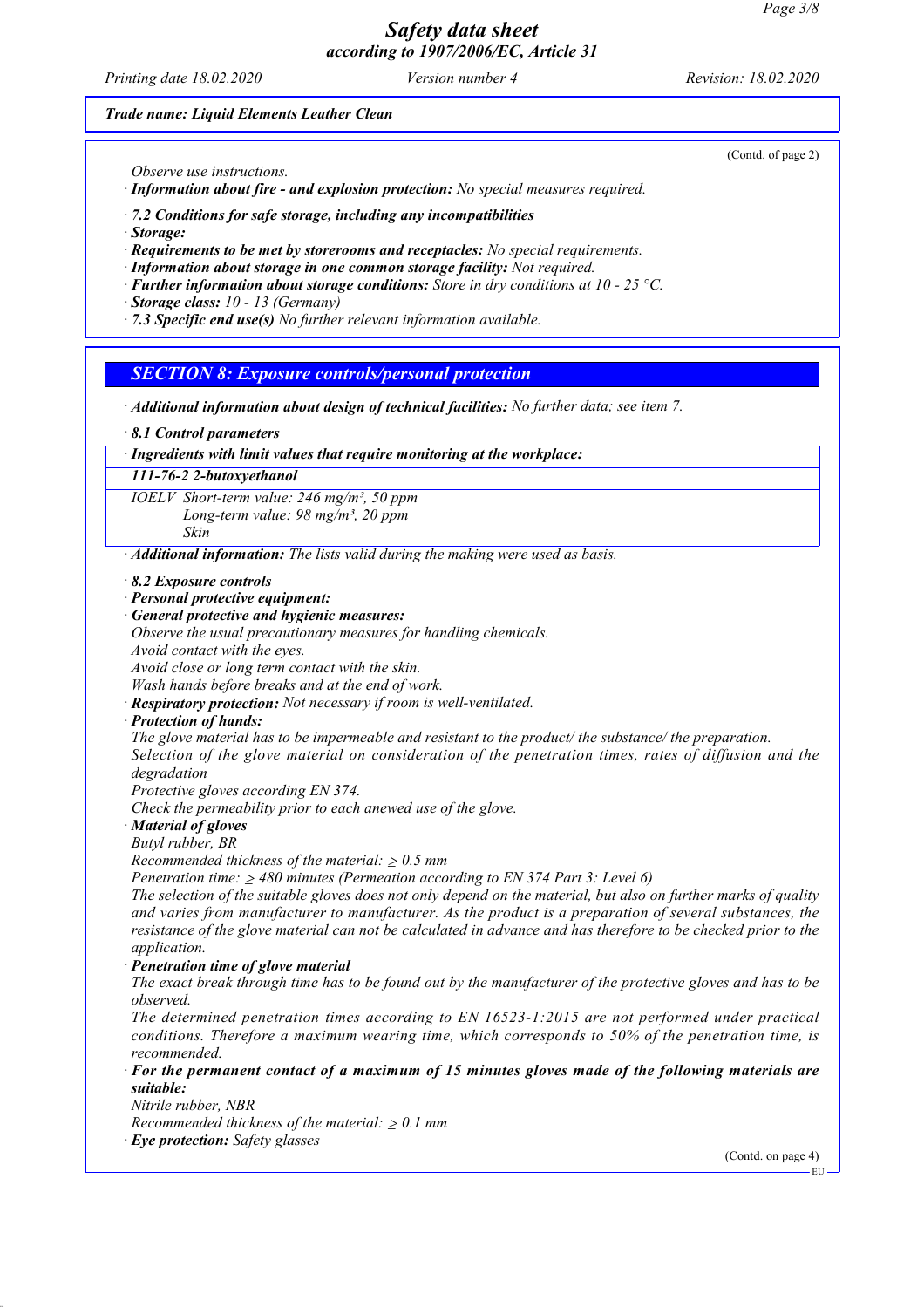*Printing date 18.02.2020 Version number 4 Revision: 18.02.2020*

### *Trade name: Liquid Elements Leather Clean*

*· Body protection: Light weight protective clothing*

| $\cdot$ 9.1 Information on basic physical and chemical properties |                                               |
|-------------------------------------------------------------------|-----------------------------------------------|
| <b>General Information</b>                                        |                                               |
| $\cdot$ Appearance:                                               |                                               |
| Form:                                                             | Liquid                                        |
| Colour:                                                           | Green                                         |
| $\cdot$ Odour:                                                    | Perfumed                                      |
|                                                                   | of cherry                                     |
| · Odour threshold:                                                | Not determined.                               |
| $\cdot$ pH-value at 20 °C:                                        | $\sim$ 7                                      |
|                                                                   | Not determined.                               |
| Change in condition                                               |                                               |
| Melting point/freezing point:                                     | Not determined.                               |
| Initial boiling point and boiling range: $100 °C$                 |                                               |
| · Flash point:                                                    | Not applicable.                               |
| · Flammability (solid, gas):                                      | Not applicable.                               |
| · Decomposition temperature:                                      | Not determined.                               |
| $\cdot$ Auto-ignition temperature:                                | Product is not selfigniting.                  |
| · Explosive properties:                                           | Product does not present an explosion hazard. |
| · Explosion limits:                                               |                                               |
| Lower:                                                            | Not determined.                               |
| <b>Upper:</b>                                                     | Not determined.                               |
| · Oxidising properties                                            | Not applicable.                               |
| · Vapour pressure:                                                | Not determined.                               |
| $\cdot$ Density at 20 °C:                                         | $0.99 - 1.00$ g/cm <sup>3</sup>               |
| $\cdot$ Relative density                                          | Not determined.                               |
| $\cdot$ <i>Vapour density</i>                                     | Not determined.                               |
| $\cdot$ Evaporation rate                                          | Not determined.                               |
| · Solubility in / Miscibility with                                |                                               |
| water:                                                            | Fully miscible.                               |
| · Partition coefficient: n-octanol/water:                         | Not determined.                               |
| · <i>Viscosity</i> :                                              |                                               |
| Dynamic:                                                          | Not determined.                               |
| Kinematic:                                                        | Not determined.                               |
| · Solvent content:                                                |                                               |
| <b>Organic solvents:</b>                                          | $< 10 \%$                                     |
| <b>Solids content:</b>                                            | $< 5 \%$                                      |
| $\cdot$ 9.2 Other information                                     | No further relevant information available.    |

## *SECTION 10: Stability and reactivity*

*· 10.1 Reactivity No further relevant information available.*

*· 10.2 Chemical stability*

*· Thermal decomposition / conditions to be avoided: No decomposition if used according to specifications.*

*· 10.3 Possibility of hazardous reactions No dangerous reactions known.*

(Contd. on page 5)

(Contd. of page 3)

EU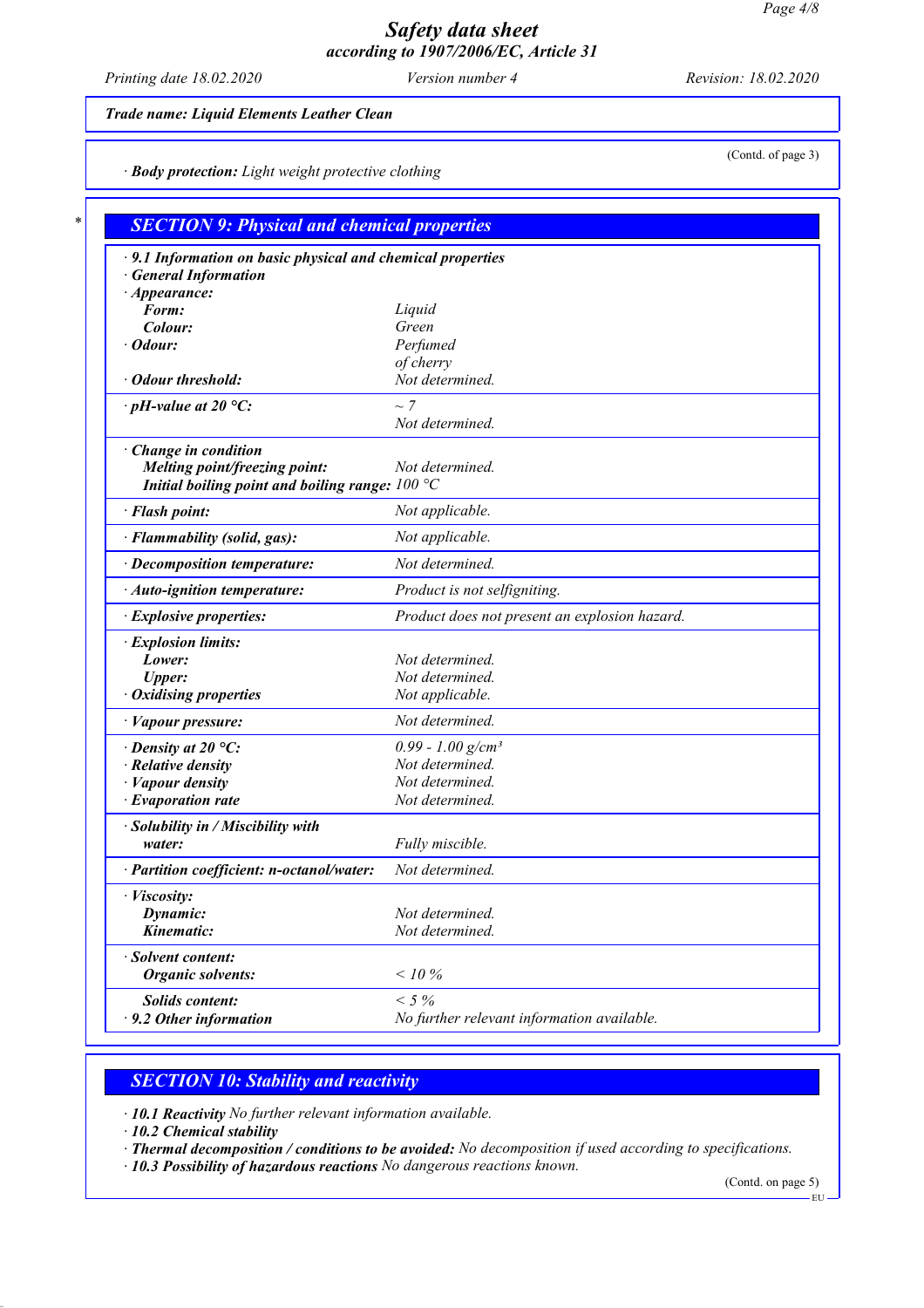*Printing date 18.02.2020 Version number 4 Revision: 18.02.2020*

*Trade name: Liquid Elements Leather Clean*

*· 10.4 Conditions to avoid No further relevant information available.*

*· 10.5 Incompatible materials: No further relevant information available.*

*· 10.6 Hazardous decomposition products: No dangerous decomposition products known.*

### *SECTION 11: Toxicological information*

*· 11.1 Information on toxicological effects*

*· Acute toxicity Based on available data, the classification criteria are not met.*

|                                                                                                |      | · LD/LC50 values relevant for classification:       |  |  |  |
|------------------------------------------------------------------------------------------------|------|-----------------------------------------------------|--|--|--|
| 111-76-2 2-butoxyethanol                                                                       |      |                                                     |  |  |  |
| Oral                                                                                           | LD50 | $1,480$ mg/kg (rat)                                 |  |  |  |
| Dermal                                                                                         | LD50 | $1,060$ mg/kg (rabbit)                              |  |  |  |
|                                                                                                |      | Inhalative $LC50/8 h$ 10-20 mg/m <sup>3</sup> (rat) |  |  |  |
| 147170-44-3 1-Propanaminium, 3-amino-N-(carboxymethyl)-N,N-dimethyl-, N-(C8-18 and C18-unsatd. |      |                                                     |  |  |  |
| acyl) derivs., inner salts                                                                     |      |                                                     |  |  |  |
| Oral                                                                                           | LD50 | $>5,000$ mg/kg (rat) (OECD 401)                     |  |  |  |
| Dermal                                                                                         | LD50 | $>2,000$ mg/kg (rat) (OECD 402)                     |  |  |  |
| 56-81-5 glycerol                                                                               |      |                                                     |  |  |  |
| Oral                                                                                           | LD50 | $12,600$ mg/kg (rat)                                |  |  |  |

*· Primary irritant effect:*

*· Skin corrosion/irritation Based on available data, the classification criteria are not met.*

*· Serious eye damage/irritation Based on available data, the classification criteria are not met.*

*· Respiratory or skin sensitisation Based on available data, the classification criteria are not met.*

*· Repeated dose toxicity No further relevant information available.*

*· CMR effects (carcinogenity, mutagenicity and toxicity for reproduction) No further relevant information available.*

*· Germ cell mutagenicity Based on available data, the classification criteria are not met.*

*· Carcinogenicity Based on available data, the classification criteria are not met.*

*· Reproductive toxicity Based on available data, the classification criteria are not met.*

*· STOT-single exposure Based on available data, the classification criteria are not met.*

*· STOT-repeated exposure Based on available data, the classification criteria are not met.*

*· Aspiration hazard Based on available data, the classification criteria are not met.*

## *SECTION 12: Ecological information*

*· 12.1 Toxicity*

*· Aquatic toxicity:*

# *111-76-2 2-butoxyethanol*

*EC50 911 mg/l (algae) (72 h)*

*1,550 mg/l (daphnia magna) (48 h)*

*LC50 >100-1,700 mg/l (fish)*

*147170-44-3 1-Propanaminium, 3-amino-N-(carboxymethyl)-N,N-dimethyl-, N-(C8-18 and C18-unsatd. acyl) derivs., inner salts*

*EC50 >1-10 mg/l (algae) (OECD 201)*

*LC50 >1-10 mg/l (fish) (OECD 203)*

*56-81-5 glycerol*

*LC50 >1,000 mg/l (fish) (96 h)*

*· 12.2 Persistence and degradability*

*The contained surfactants are easily biodegradable The solvent is biodegradable*

*· 12.3 Bioaccumulative potential Bioaccumulation improbable.*

(Contd. on page 6)

(Contd. of page 4)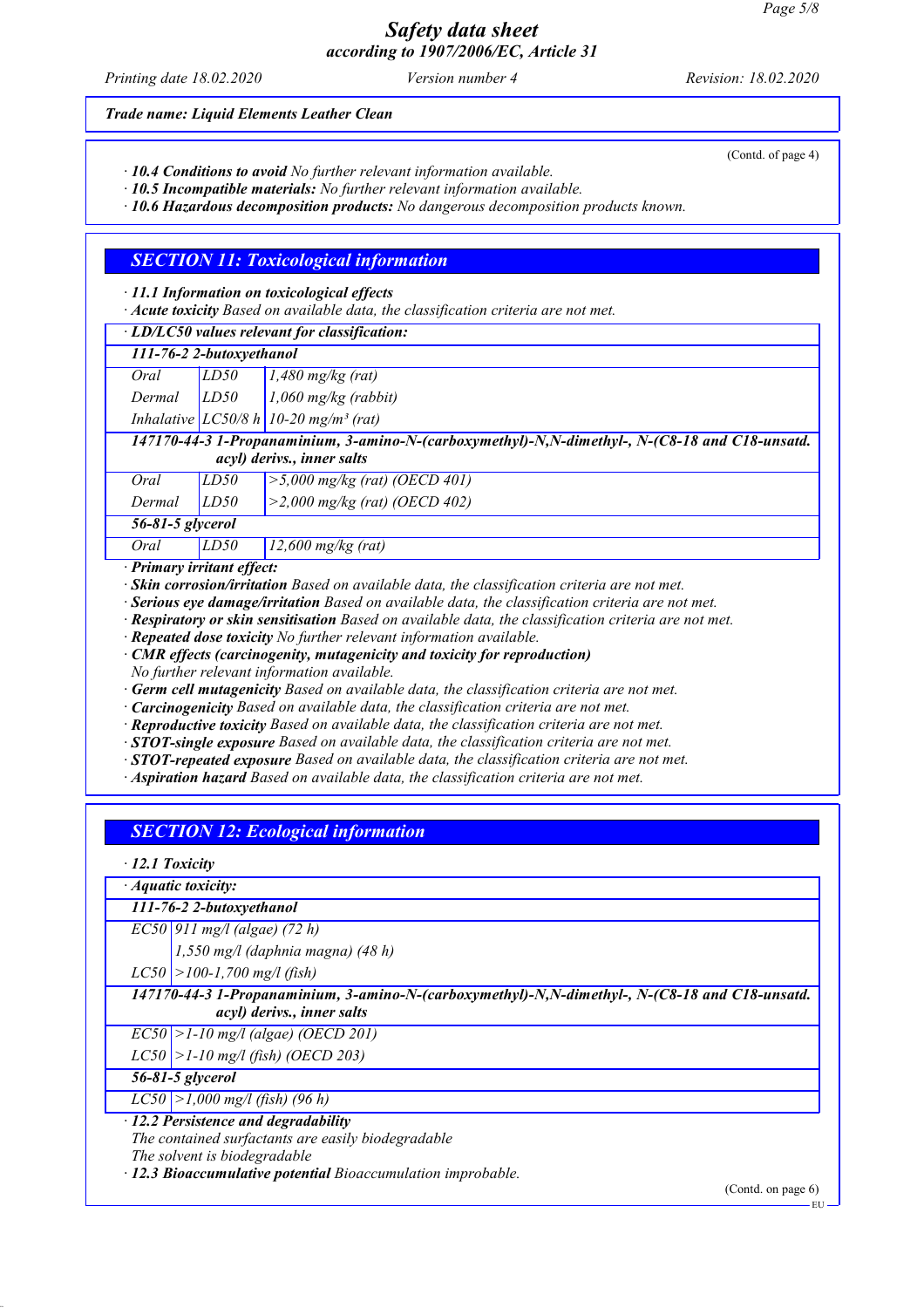*Printing date 18.02.2020 Version number 4 Revision: 18.02.2020*

(Contd. of page 5)

#### *Trade name: Liquid Elements Leather Clean*

*· 12.4 Mobility in soil No further relevant information available.*

*· Additional ecological information:*

*· General notes:*

*The surfactant(s) contained in this preparation complies(comply) with the biodegradability criteria as laid down in Regulation (EC) No.648/2004 on detergents. Data to support this assertion are held at the disposal of the competent authorities of the Member States and will be made available to them, at their direct request or at the request of a detergent manufacturer.*

*Do not allow undiluted product or large quantities of it to reach ground water, water course or sewage system.*

*· 12.5 Results of PBT and vPvB assessment*

*· PBT: Not applicable.*

*· vPvB: Not applicable.*

*· 12.6 Other adverse effects No further relevant information available.*

*SECTION 13: Disposal considerations*

*· 13.1 Waste treatment methods*

*· Recommendation Dispose of in accordance with all applicable local and national regulations.*

#### *· European waste catalogue*

*20 01 30 detergents other than those mentioned in 20 01 29*

*15 01 02 plastic packaging*

### *· Uncleaned packaging:*

#### *· Recommendation:*

*Dispose of in accordance with all applicable local and national regulations.*

*Non contaminated packagings may be recycled.*

*· Recommended cleansing agents: Water, if necessary together with cleansing agents.*

| <b>SECTION 14: Transport information</b>                                                  |                 |  |
|-------------------------------------------------------------------------------------------|-----------------|--|
| $\cdot$ 14.1 UN-Number<br>· ADR, ADN, IMDG, IATA                                          | Void            |  |
| $\cdot$ 14.2 UN proper shipping name<br>ADR, ADN, IMDG, IATA                              | Void            |  |
| $\cdot$ 14.3 Transport hazard class(es)                                                   |                 |  |
| ADR, ADN, IMDG, IATA<br>$\cdot$ Class                                                     | Void            |  |
| 14.4 Packing group<br>ADR, IMDG, IATA                                                     | Void            |  |
| $\cdot$ 14.5 Environmental hazards:<br>$\cdot$ Marine pollutant:                          | No              |  |
| $\cdot$ 14.6 Special precautions for user                                                 | Not applicable. |  |
| $\cdot$ 14.7 Transport in bulk according to Annex II of<br><b>Marpol and the IBC Code</b> | Not applicable. |  |
| · UN "Model Regulation":                                                                  | Void            |  |

(Contd. on page 7)

EU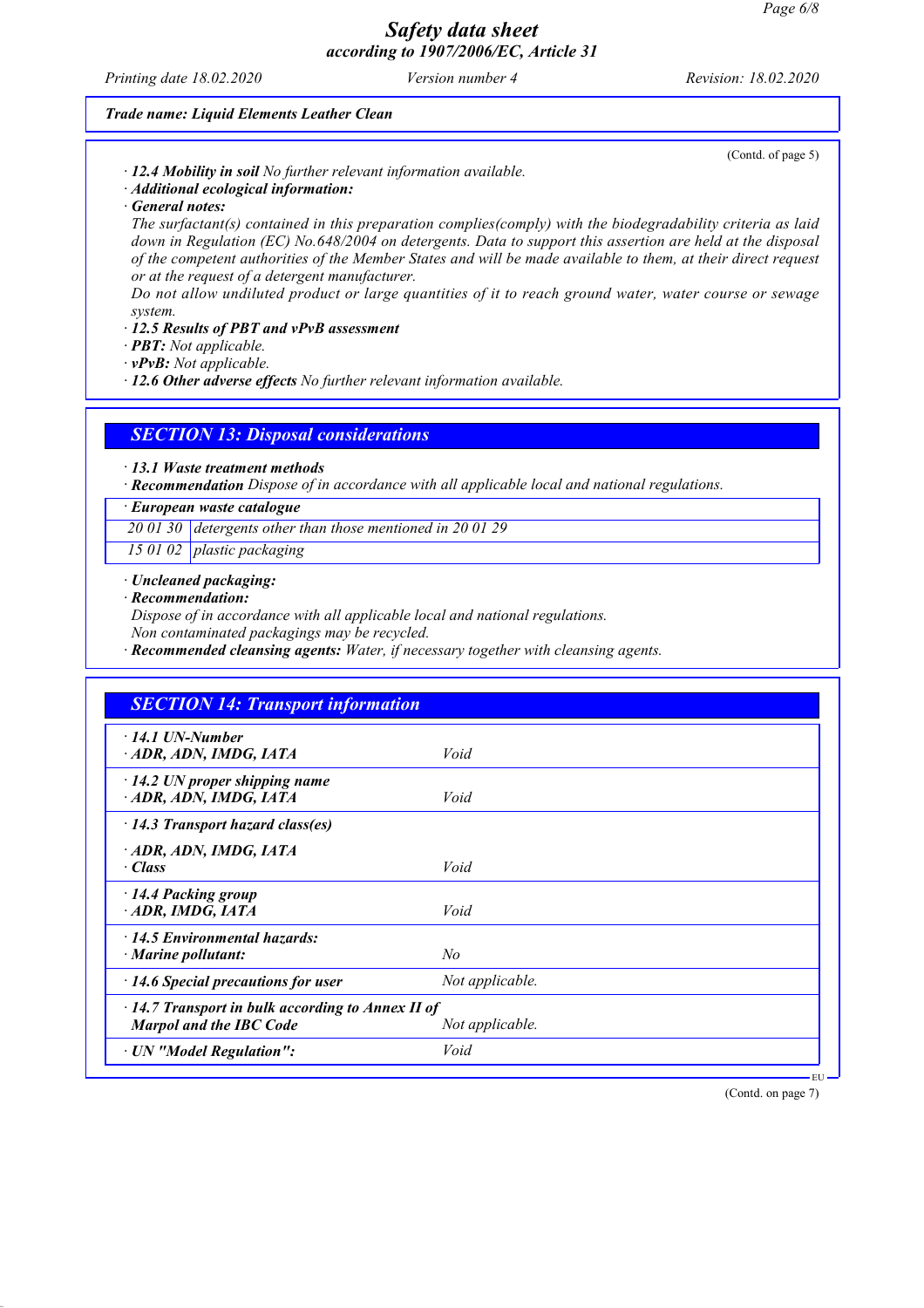*Printing date 18.02.2020 Version number 4 Revision: 18.02.2020*

#### *Trade name: Liquid Elements Leather Clean*

(Contd. of page 6)

### *SECTION 15: Regulatory information*

*· 15.1 Safety, health and environmental regulations/legislation specific for the substance or mixture*

*· Directive 2012/18/EU*

*· Named dangerous substances - ANNEX I None of the ingredients is listed.*

*· National regulations:*

*· Information about limitation of use:*

*Employment restrictions concerning juveniles must be observed.*

*Employment restrictions concerning pregnant and lactating women must be observed, if applicable.*

*· 15.2 Chemical safety assessment:*

*A Chemical Safety Assessment has not been carried out, because it is not necessary for mixtures.*

### *\* SECTION 16: Other information*

*This information is based on our present knowledge. However, this shall not constitute a guarantee for any specific product features and shall not establish a legally valid contractual relationship. Liability excluded.*

#### *· Relevant phrases*

*H302 Harmful if swallowed.*

*H312 Harmful in contact with skin.*

*H315 Causes skin irritation.*

*H318 Causes serious eye damage.*

*H319 Causes serious eye irritation.*

*H332 Harmful if inhaled.*

*H412 Harmful to aquatic life with long lasting effects.*

#### *· Training hints*

*Instructions on hazards and protective measures based on operating instructions. The instructions must be given before start of employment and at least once a year.*

### *· Classification according to Regulation (EC) No 1272/2008*

*The classification of the mixture is generally based on the calculation method using substance data according to Regulation (EC) No 1272/2008.*

### *· Department issuing SDS:*

*Chemisches Labor & Consulting - Dr. Ulrich Bönig Simonshöfchen 55, D-42327 Wuppertal Germany*

*Tel.: +49-(0)202-7387557*

*· Contact: Mr. Boenig, PhD.*

#### *· Abbreviations and acronyms:*

*CLP: Classification, Labelling and Packaging (Regulation (EC) No. 1272/2008 REACH: Regulation (EC) No 1907/2006 of the European Parliament and of the Council of 18 December 2006 concerning the Registration, Evaluation, Authorisation and Restriction of Chemicals. EC50: effective concentration, 50 percent ADR: Accord européen sur le transport des marchandises dangereuses par Route (European Agreement concerning the International*

*Carriage of Dangerous Goods by Road) IMDG: International Maritime Code for Dangerous Goods*

- 
- *IATA: International Air Transport Association*

*GHS: Globally Harmonised System of Classification and Labelling of Chemicals*

*VCI: Verband der chemischen Industrie, Deutschland (German chemical industry association)*

*EINECS: European Inventory of Existing Commercial Chemical Substances*

*ELINCS: European List of Notified Chemical Substances CAS: Chemical Abstracts Service (division of the American Chemical Society)*

- *DNEL: Derived No-Effect Level (REACH)*
- *PNEC: Predicted No-Effect Concentration (REACH)*

*LC50: Lethal concentration, 50 percent*

*LD50: Lethal dose, 50 percent*

*PBT: persistent, bioaccumulative, toxic*

*vPvB: very persistent, very bioaccumulative*

*Acute Tox. 4: Acute toxicity - oral – Category 4*

*Skin Irrit. 2: Skin corrosion/irritation – Category 2*

*Eye Dam. 1: Serious eye damage/eye irritation – Category 1 Eye Irrit. 2: Serious eye damage/eye irritation – Category 2*

(Contd. on page 8)